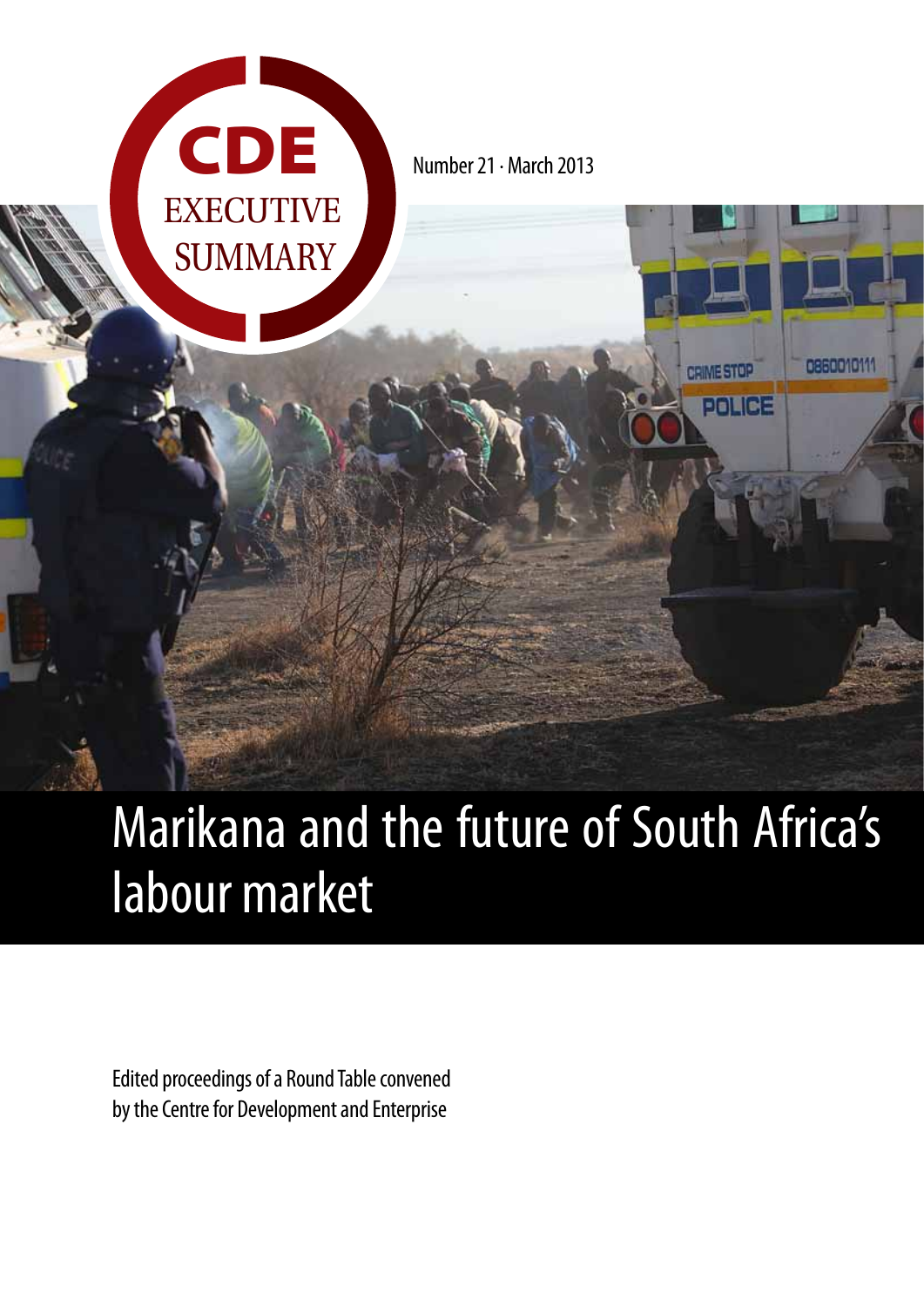

South Africa's labour market is in crisis, with n<br>Swages and prospects among many with jobs.  $\tilde{\phantom{a}}$ outh Africa's labour market is in crisis, with millions of people in unemployment and high levels of anger at their

In November 2012, the Centre for Development and Enterprise hosted a Round Table discussion on what South Africa could learn from the processes of reforming–or failing to reform–the labour markets of India, Brazil and Malaysia. A significant part of the workshop focussed on two critical issues: labour relations after Marikana, and the politics of labour market reform in South Africa.

The workshop was attended by a diverse group of expert participants from business, labour, academia and government. (See list of Round Table participants on page 5). Participants did not agree on all the key lessons that emerge from the events at Marikana, but some common themes permeated the discussion. There was, for instance, wide acknowledgment of the failure of leadership on all sides before and after Marikana and agreement that some of the country's most important institutions dealing with labour market regulation and with local and provincial government are in urgent need of reform.

This report, **Marikana and the Future of South Africa's Labour Market**, summarises this discussion. Debate about the roots and implications of Marikana was wide-ranging. Some of the key points from the discussion follow.

#### Leadership

- 'South Africa has a thoroughly weak state and it is particularly weak and indecisive in terms of governance of the labour market' *(Sakhela Buhlungu, professor of sociology, University of Pretoria, former assistant general-secretary, PPAWU)*
- 'The key political-economic challenge we must confront after Marikana is how do you govern such an unequal country? What type of institutions do you need to govern with such steep inequality? What does leadership mean in such a country where interests are so different?' *(Kuben Naidoo, deputy director-general, National Treasury, former head the secretariat to the National Planning Commission)*
- 'The people that are elected to govern the country, who desire to govern, have a special onus of leadership on them.' *(Ann Bernstein, executive director, Centre for Development and Enterprise)*
- 'We must recognise that the crisis is so serious that we could end up with a platinum industry half or a third the size that it is now if we don't get things right. So there are some heavy incentives to make the changes' *(Mike Spicer, vice president, Business Leadership South Africa)*.
- 'South Africa has a political party in government that is allied to a trade union movement, Cosatu. This has meant that the interests of the labour movement and the state tend to be intertwined with aspects of clientelism and patronage' *(Lumkile Mondi, chief economist, Industrial Development Corporation).*
- 'Our social partners are locked in an endless dialogue and an endless process of making wish-lists. If you go back into Nedlac, you'll see there are five different charters that have been passed in the last 18 months or two years. It's part of a deeply entrenched culture that developed way back in the 1980s. Yet every wish-list and charter says nothing about what we need to give up. Not just what labour needs to give up, but what business and government need to give up' *(Gavin Hartford, CEO, Esop Shop and former national organiser at National Union of Metalworkers of South Africa)*.

#### Business

• 'You'd have to be pretty blind if you are a platinum CEO not to see what was happening to that region of the country… That business was mainly silent about these issues reflects a clear failure of leadership in the business sector' *(Ann Bernstein)*.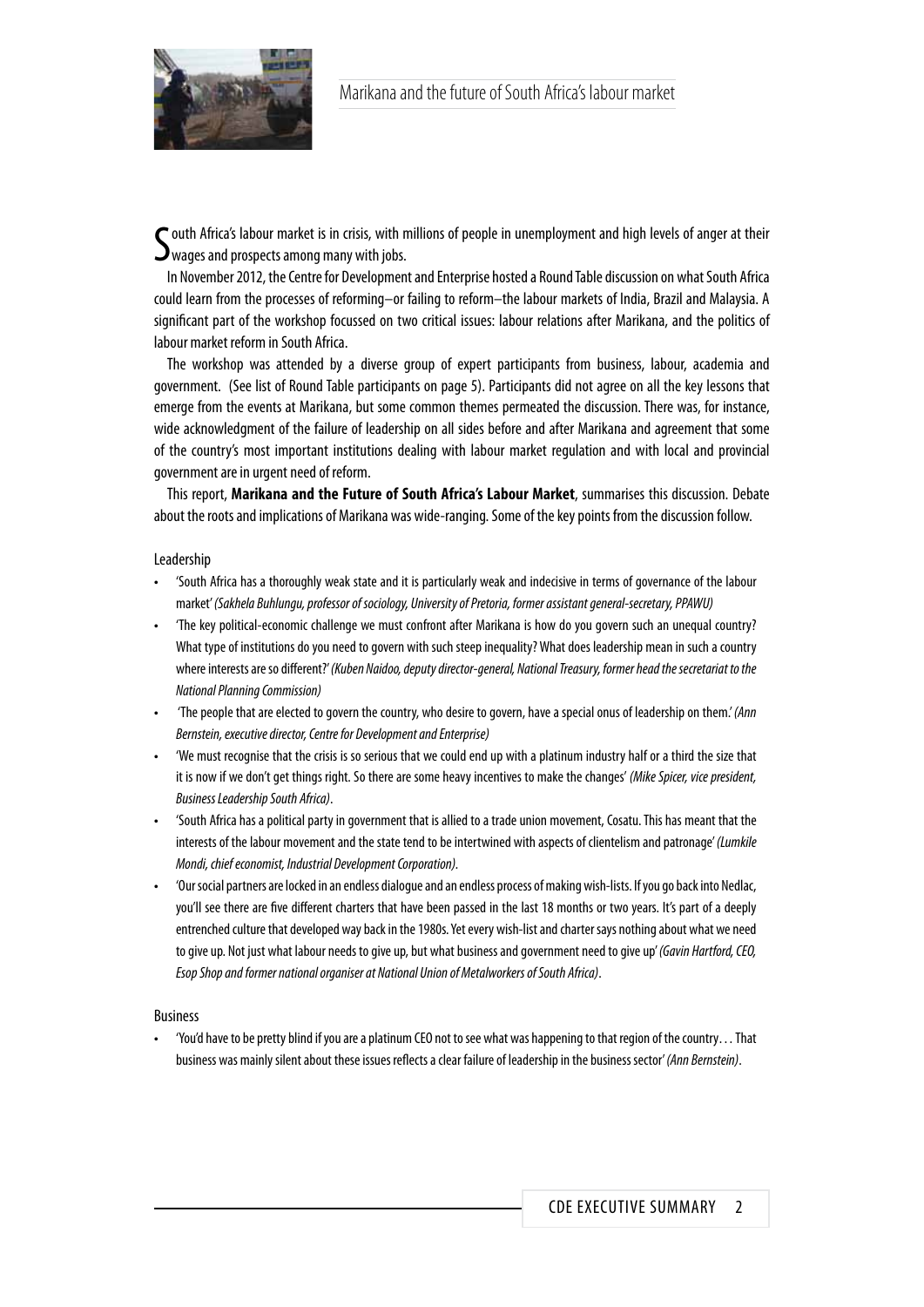

• 'The London listings have left a big vacuum in South Africa because corporate leadership is not really present in the day-today discussions. They fly in occasionally, but are not part of the fabric of discussing these issues and resolving them' *(Mike Spicer, vice president, Business Leadership South Africa)*.

#### Unions

- 'Unions represent an increasingly small crust of the workforce… [and] … Many people who actually pay union fees don't feel represented by unions and don't feel they benefit from unions'. *(Sakhela Buhlungu)*
- 'We are likely to see less and less unity within unions on specific issues. As a result collective bargaining would have to become more and more differentiated or less collective'. *(Nicoli Nattrass, professor of economics, UCT)*.
- 'Currently we have a heavily fragmented wage structure, with so many different wage-setting mechanisms. The lack of centralised bargaining in platinum was a significant factor in the unfolding of events around Marikana' *(Neil Coleman, strategies coordinator, Cosatu)*.
- A simple rule for a business is 'don't hire what you can't fire' …If we could open up labour regulations it would make the employment decision easier and remove some of the disincentives. It is Cosatu's challenge to recognise the problem and to change the paradigm.' *(Jayendra Naidoo, executive chairman, J&J Group, former deputy general-secretary, Cosatu)*

#### Local government

- In Marikana and elsewhere, failures of local government were clearly making labour relations and wage negotiations more complex and fraught. Reforming the labour market might, therefore, be facilitated by resolving crises in other institutions *(Antony Altbeker, research and programme director, Centre for Development and Enterprise)*.
- 'In theory, the municipality is supposed to be upgrading that informal settlement, providing water, housing, sanitation, electrification and refuse removal. This in itself could have improved the social wage and improved the conditions of the mine workers. But in many areas it has obviously been a failure' *(Kuben Naidoo)*.

#### Black economic empowerment

- 'The general model of BEE in the mining sector has been that you get a 20 per cent BEE partner and they own 20 per cent of the mine. It is a cost to the firm but there isn't anything transformational about it other than the fact that you got a few black owners and a couple of black board members'*(Kuben Naidoo)*.
- '[Business] thoroughly messed [BEE] up, too. The only thing I can say in mitigation is that we were incentivised that way. The mining charter is written in a way that is just a wonderful case study in how not to do it. Process rich, it requires phalanxes of people to compile the social and labour plans and all the reports. All the effort goes into compiling the documents and not in doing what you are meant to be doing because the process is so damn complicated' *(Mike Spicer)*.

#### The future of mining

• I was at a university and the vice-chancellor said to me, "The platinum industry is pouring out all these profits, so why can't it deal with its issues?" I had to explain very carefully to him that the platinum industry was deeply troubled and that they are not "pouring" out any profits at the moment. I think it is simply not brought home to key constituencies, let alone the public *(Mike Spicer)*.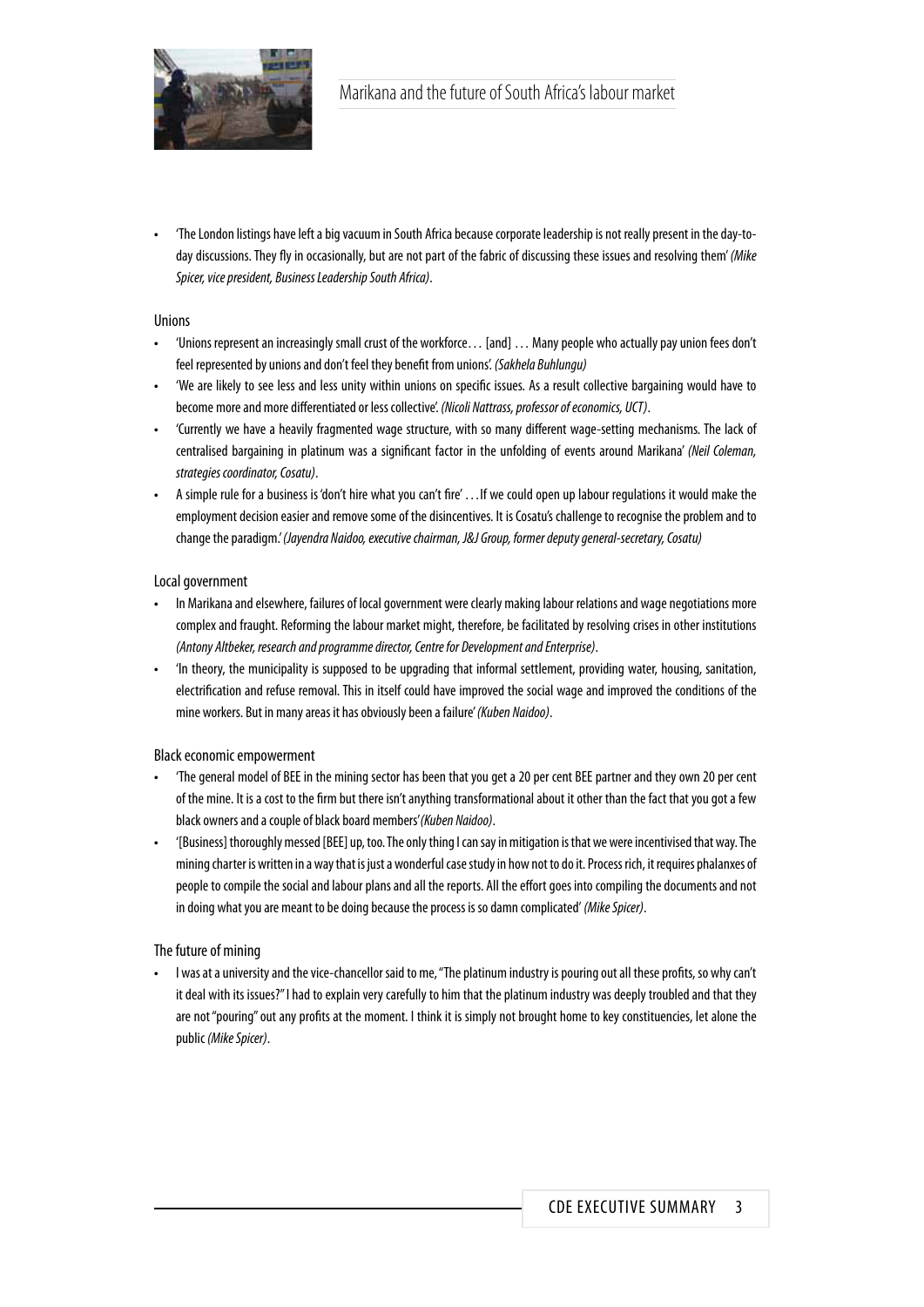

- Since the living out allowance was introduced in the mining industry, the national figure of tonnage extracted is going down … This is … because of the poor living and social conditions in the shacks that rock drill operators take with them to the rock face *(Gavin Hartford)*.
- We are the only industry in the world that works 230 to 260 days a year; everyone else is working 330 to 360 days. We're giving up one third of our annual production. … We need to deal with the holy cow of productivity, which so far hasn't featured in wage negotiations. Business has simply folded in the face of labour demands every single time, and they have failed to raise the issues and opportunities related to increasing productivity *(Mike Spicer)*.

### **Concluding Remarks**

The tragedy at Marikana left South Africa reeling. It exposed many of the key fault lines plaguing our society. While it is impossible to predict what the long-term consequences of this will be, it is clear that already 'the winds of change' are blowing through our labour market institutions.

The CDE Round Table focussed on what South Africa could learn from the experiences of regulating and reforming the labour markets of India, Brazil and Malaysia. A comprehensive report on these issues will be published in the coming months. What Marikana shows is that the country needs to tackle the challenges of the labour market with urgency and purpose.

It is to be hoped that this tragedy will spur South African leaders-across the cabinet, the business community, and the trade unions-into a new appreciation of the fundamental challenges we are facing. What is needed is thoughtful leadership on a range of vital issues central to the labour market; as well as related issues ranging from more effective housing policy to urbanisation, from the quality of governance to the future of the migrant labour system.

Marikana seems to have opened up space for a potentially constructive debate about the direction of the country. It is a space South Africans desperately need to exploit.

This is an executive summary of CDE Round Table no 21, *Marikana and the Future of South Africa's Labour Market*. The full-length publication is available from CDE, and can also be downloaded from www.cde.org.za.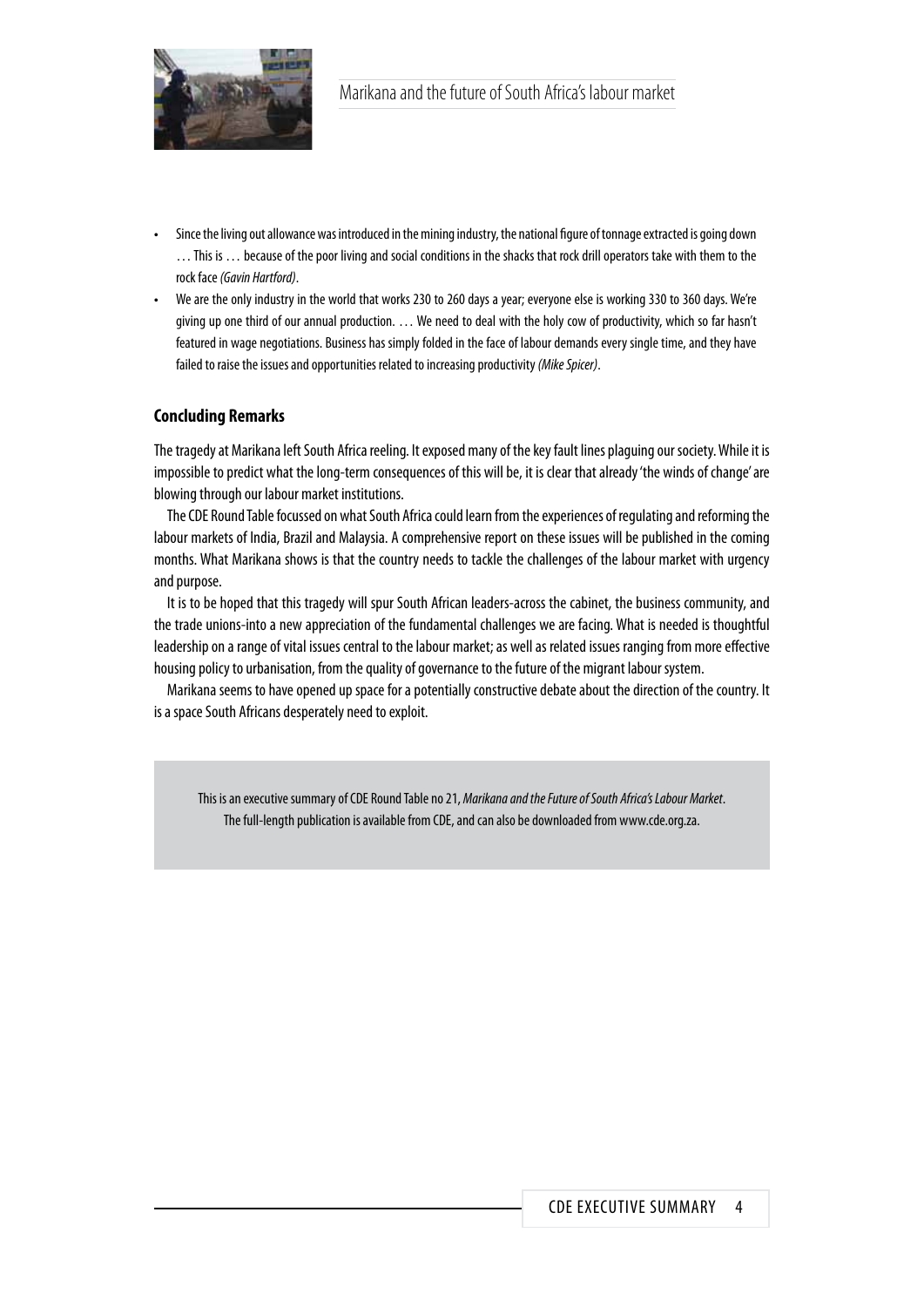

## **PARTICIPANTS**

**Johann Baard**, executive director, Apparel Manufacturers of SA

**Antoinette Baepi**, IDZ director, Department of Trade & Industry

**Pilar Blanco-Rodriguez**, cooperation and employment creation, Delegation of the European Commission

**Dave Charles Brink**, director, Steinhoff Ltd

**Professor Sakhela Buhlungu**, professor of sociology, University of Pretoria

**Fuad Cassim**, special advisor to the Minister of Finance, National Treasury

**Milly Chesire**, private sector development officer, Delegation of the European Commission

**Neil Coleman**, strategies coordinator, Cosatu

**Paul Cook**, McKinsey & Company

**Dr Kenneth Creamer**, lecturer, School of Economics & Business Science, Wits University

**Phil Cummings**, regional labour officer, United States Diplomatic Mission to South Africa

**Thulani Guliwe**, director of research, Gauteng Department of Economic Development

**Vusi Gumede**, independent analyst

**Bongani Gumede**, corporate director, Tongaat Hulett Developments

**Gavin Hartford**, chief executive officer, The Esop Shop

**Nerine Kahn**, national director, CCMA

**Professor David Kaplan**, professor of business government relations, University of Cape Town

**Thomas Ketsise**, acting head policy and research, National Union of Mineworkers

**Jac Laubscher**, group economist, Sanlam LTD

**Lerato Lentsoane**, senior researcher, The Presidency

**Alex Liu**, chairman, Newcastle Chinese Chamber of **Commerce** 

**Greg Lopez**, researcher, Australian National University

**Ian Macun**, executive manager, Department of Labour

**Lumkile Mondi**, chief economist and head of research, Industrial Development Corporation

**Nick Monkhouse**, British High Commission

**Professor Mike Morris**, director of Policy Research in International Services and Manufacturing, University of Cape Town

**Alesimo Mwanga**, economic officer, British High Commission

**Jayendra Naidoo**, director, J & J Group

**Kuben Naidoo**, deputy director-general, National Treasury

**Professor Nicoli Nattrass**, professor, School of Economics, University of Cape Town

**Bright Nkosi**, director, Nestle SA (Pty) Ltd

**Bongani Nzuza**, HR manager, City of uMhlatuze

**Professor Trilok Papola**, honorary professor, Institute for Studies in Industrial Development, India

**Aruna Ranchod**, IR director, Retail Motor Industry

**Anton Roskam**, labour lawyer, Haffajee Roskam Savage Attorneys

**Axel Schimmelpfennig**, senior resident representative, International Monetary Fund

**Dr Volker Schoer**, lecturer at School of Economics and Business Science, Wits University

**Mike Spicer**, vice president, Business Leadership South Africa

**Elize van der Westhuizen**, senior manager, Agri SA

**Le Roux van der Westhuizen**, chief executive officer, Millennium Trust

**Carolina Weid**, head of economic sector, Embassy of Brazil

**Ronald Whelan**, McKinsey & Company

**Professor Helio Zylberstajn**, associate professor, São Paulo **University** 

**Ann Bernstein**, executive director, CDE

**Antony Altbeker**, research and programme director, CDE

**Professor Stefan Schirmer**, research and programme consultant, CDE

**Evelien Storme**, researcher and programme coordinator, CDE